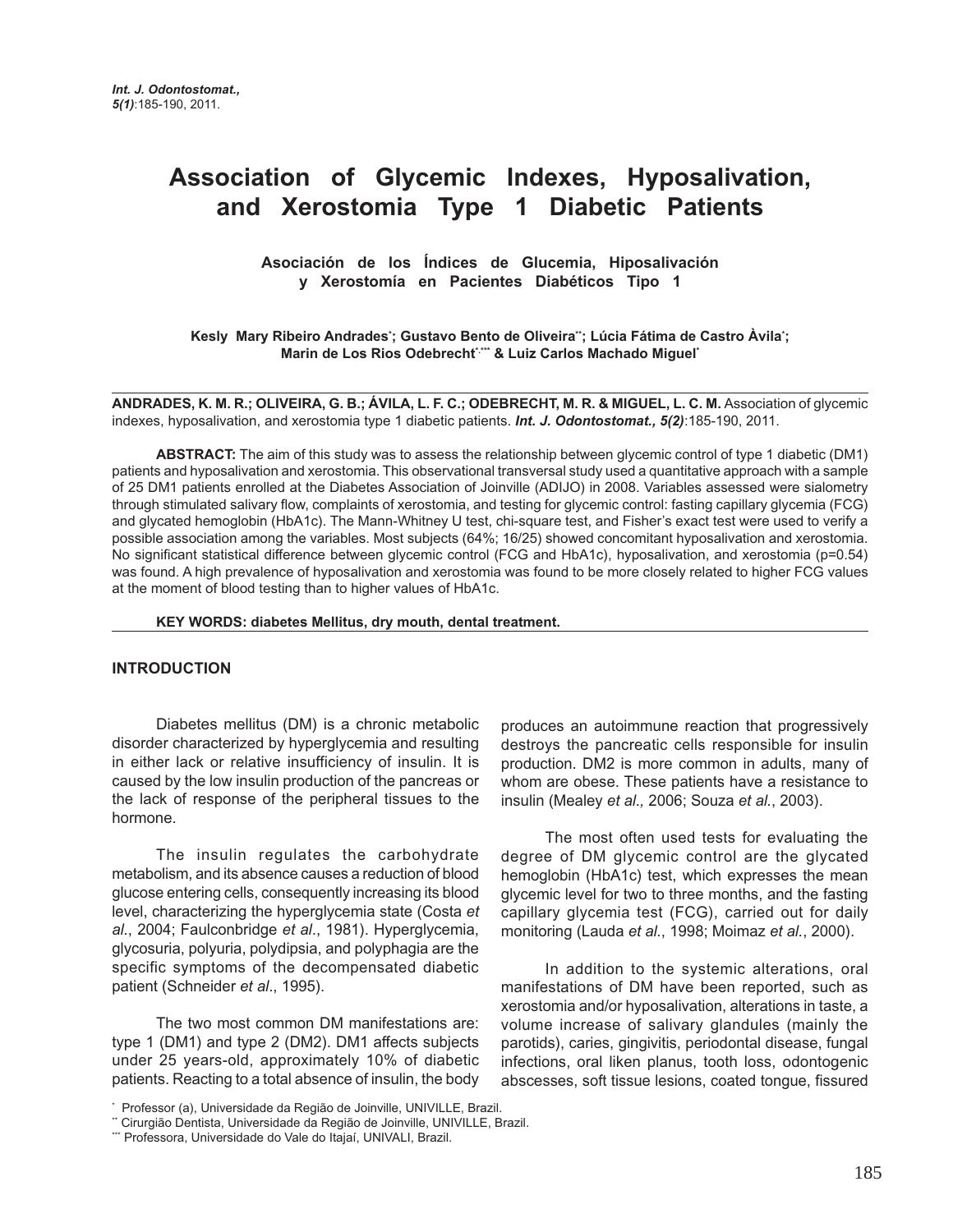tongue, and geographic tongue (benign migratory glossitis) (Faulconbridge *et al.*; Bernick *et al.,* 1975; Fontanini *et al.,* 2004; Lin *et al*., 2002; Sreebny *et al.,* 1992).

The metabolic control in DM1 patients, mainly in children and teenagers, is a challenge for health professionals (Silverstein *et al.*, 2005). Inappropriate metabolic control in DM patients may result in salivary hypofunction, resulting in hyposalivation and/or xerostomia (Siudikiene *et al.*, 2006).

Xerostomia is the subjective sensation of dry mouth, a symptom reported by the patient (Guggenheimer *et al.*, 2003; Moore *et al.,* 2001). It may be the result of a salivary secretion decrease or it may occur in the presence of a normal salivary production (Guggenheimer *et al*.). Xerostomia is present in 40 to 60% of diabetic patients presenting a poor control of the disease, due to the small degree of the salivary production stimulus by the parotid glandule, compared to patients who are able to control the disease and normal subjects (Lalla & D'Ambrosio, 2001).

Hyposalivation in decompensated DM patients is explained by the increase of diuresis or polyuria, which may affect saliva production (Wollner, 2003). On the other hand, since xerostomia is considered to be a subjective sensation of dry mouth, it may or may not be attributed to the decrease or interruption of the function of salivary glandules. Xerostomia not only presents physical but also psychological and social consequences (Carda *et al*., 2006).

Xerostomia and hyposalivation might be manifestations present in DM1 patients with inadequate glycemic control. However, these manifestations may also be related to neuropathy (Amaral *et al*., 2006; Chaves *et al*., 2000; Feio & Sapeta, 2005; Moore *et al.*; Tárzia, 1993).

The aim of this study was to assess whether glycemic control, salivary flow and xerostomia have a relationship to DM1 patients.

## **MATERIAL AND METHOD**

This was an observational, transversal, quantitative study with a sample of 25 type 1 diabetic patients in a population of 57 DM1 patients enrolled at the Diabetes Association of Joinvile (ADIJO) in 2008.

 This study was approved by the Ethics Committee in Research on Human Beings of UNIVILLE under number 008/07.

Patients and/or their legal guardians signed a free and clarified consent form to participate in the study, which involved a clinical examination and hematologic tests for glycemic control assessment (HbA1c and FCG). Patient personal data, time elapsed since DM diagnosis, presence of other systemic diseases and use of medicines were recorded.

 The following patients were excluded: syndromic patients, pregnant women, and subjects on medication presenting hyposalivation as a side effect. All patients used insulin for diabetes control and did not take oral hypoglicemiants.

Xerostomia assessment was performed using a questionnaire composed of the following questions: 1. Do you feel a burning sensation in any part of your mouth? ; 2. Do you feel your mouth getting dry during the day?; and 3. Do you notice any alteration in taste? Patients were classified as xerostomic when they answered yes to any of the questions (Moore *et al*.). The HbA1c dosage was carried out in a single clinical laboratory analysis. DM1 was considered as not under control when subjects presented reference values above 7% of HbA1c and DM1 was considered as under control when subjects presented reference values below or equal to 7%.

Patients with FCG values greater than 100mg/ dl were considered to be hyperglycemic; those with values between 80 and 100mg/dl were considered to be normoglycemic.

After blood samples were collected, all participants underwent sialometry, stimulating salivary flow by chewing a 1.5 cm sterilized rubber gum for 6 minutes. The saliva collected during the first minute was discarded and the rest was collected in a sterilized and cold, graduated test tube. Values lower than 0.7ml/min were considered hyposalivation.

Next, the patients answered the questionnaire on xerostomia. Data were submitted to statistical analysis to assess a possible association between glycemic control, salivary flow, and xerostomia, using non-parametric Mann-Whitney U test, chi-square test, and Fisher's exact test. Statistically significant values were set at  $5% (p < 0.05)$ .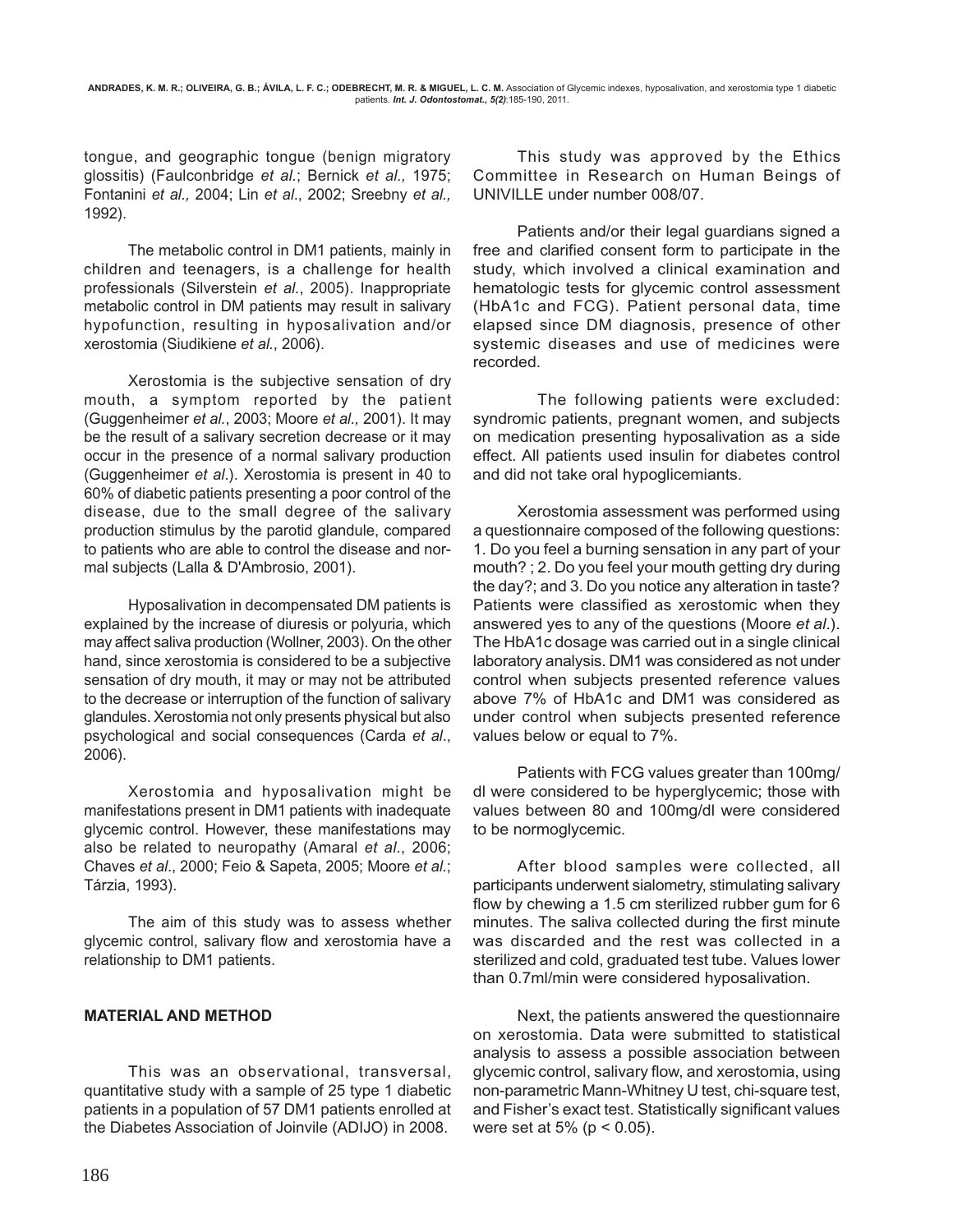#### **RESULTS**

In the sample of 25 DM1 patients, 48% (12/25) were female and 52% (13/25) were male; age range was: 0-11, 24% (6/25); 12-17, 24% (6/25) and above 18, 52% (13/25) (Table I). All patients had been diagnosed more than 5 years before this study took place (Table I).

Table I. Sample data. Salivary flow mean was 0.63±0.44 ml/ min.

|    |    | <b>Sex</b> | Age range |       |     |  |  |
|----|----|------------|-----------|-------|-----|--|--|
|    | м  |            | $0 - 11$  | 12-17 | >18 |  |  |
|    | 13 | 12         | 6         | 6     | 13  |  |  |
| f% | 52 | 48         | 24        | 24    | 52  |  |  |

 The stimulated sialometry showed that 17 patients (68%) presented values lower than 0.7 ml/min, and they also reported xerostomia symptoms in the questionnaire.

Concerning HbA1c tests, 84% (21/25) of the patients showed values higher than 7%, meaning the disease was not under control. Sixteen percent (4/25) showed values lower or equal to 7%, indicating the disease was under control (Table II). HbA1c mean was  $9.977 \pm 1.936$ , thus demonstrating that most of the patients were decompensated.

Fasting capillary glycemia (FCG) showed that 80% (20/25) of the patients presented values higher than normal (100mg/dl) and only 20% (5/25) presented values lower than 100 mg/ml (Table II).

Table II. Salivary flow, xerostomia, and glycemic control. Source: study data.

| <b>Patient</b>          | <b>Salivary flow</b> |                | Xerostomia  | HbA1c       |                         | FCG - mg/dl |                         |                       |
|-------------------------|----------------------|----------------|-------------|-------------|-------------------------|-------------|-------------------------|-----------------------|
|                         | ml/min               | Hyposalivation |             | <7%         | $>7\%$                  | 100         |                         | 101 to 300 301 to 450 |
| $\mathbf{1}$            | 1.6                  |                |             |             | $\overline{\mathsf{X}}$ |             | $\overline{\mathsf{x}}$ |                       |
| $\mathbf 2$             | 0.4                  | X              | X           |             | $\mathsf X$             |             | Χ                       |                       |
| 3                       | 0.4                  | X              | $\mathsf X$ |             | X                       |             |                         | X                     |
| 4                       | 0.22                 | X              | X           |             | X                       |             | X                       |                       |
| 5                       | 0.6                  | $\mathsf X$    | X           |             | X                       |             | X                       |                       |
| 6                       | 1.4                  |                |             |             | X                       |             | X                       |                       |
| $\overline{\mathbf{r}}$ | 0.16                 | X              | X           |             | X                       |             |                         | X                     |
| 8                       | 0.6                  | X              | X           |             | $\mathsf X$             |             | $\mathsf X$             |                       |
| 9                       | 0.18                 | X              | X           |             | $\mathsf X$             |             |                         | X                     |
| 10                      | 0.2                  | $\mathsf X$    | $\mathsf X$ |             | X                       | Χ           |                         |                       |
| 11                      | 1.0                  |                |             |             | Χ                       |             | X                       |                       |
| 12                      | $1.0$                |                |             |             | $\mathsf X$             |             | X                       |                       |
| 13                      | 1.18                 |                |             |             | X                       | Χ           |                         |                       |
| 14                      | 0.18                 | X              | X           |             | X                       |             |                         | X                     |
| 15                      | 0.22                 | X              | $\mathsf X$ |             | X                       |             |                         | $\sf X$               |
| 16                      | 0.38                 | X              | X           | Χ           |                         | Χ           |                         |                       |
| 17                      | 0.5                  | X              | X           |             | X                       |             | X                       |                       |
| 18                      | 0.01                 | X              | X           |             | Χ                       |             | X                       |                       |
| 19                      | 0.38                 | X              | $\mathsf X$ | $\mathsf X$ |                         |             | $\pmb{\times}$          |                       |
| 20                      | 0.9                  |                |             |             | Χ                       | Χ           |                         |                       |
| 21                      | 1.2                  |                |             | $\mathsf X$ |                         |             | X                       |                       |
| 22                      | 0.6                  | X              | X           |             | X                       |             | $\pmb{\times}$          |                       |
| 23                      | 1.02                 |                |             |             | Χ                       |             |                         | Χ                     |
| 24                      | 0.4                  | X              | $\mathsf X$ | X           |                         | X           |                         |                       |
| 25                      | 1.0                  |                |             |             | X                       |             | X                       |                       |
| <b>Total</b>            |                      | 16             | 16          | 4           | 21                      | 5           | 14                      | $\,6$                 |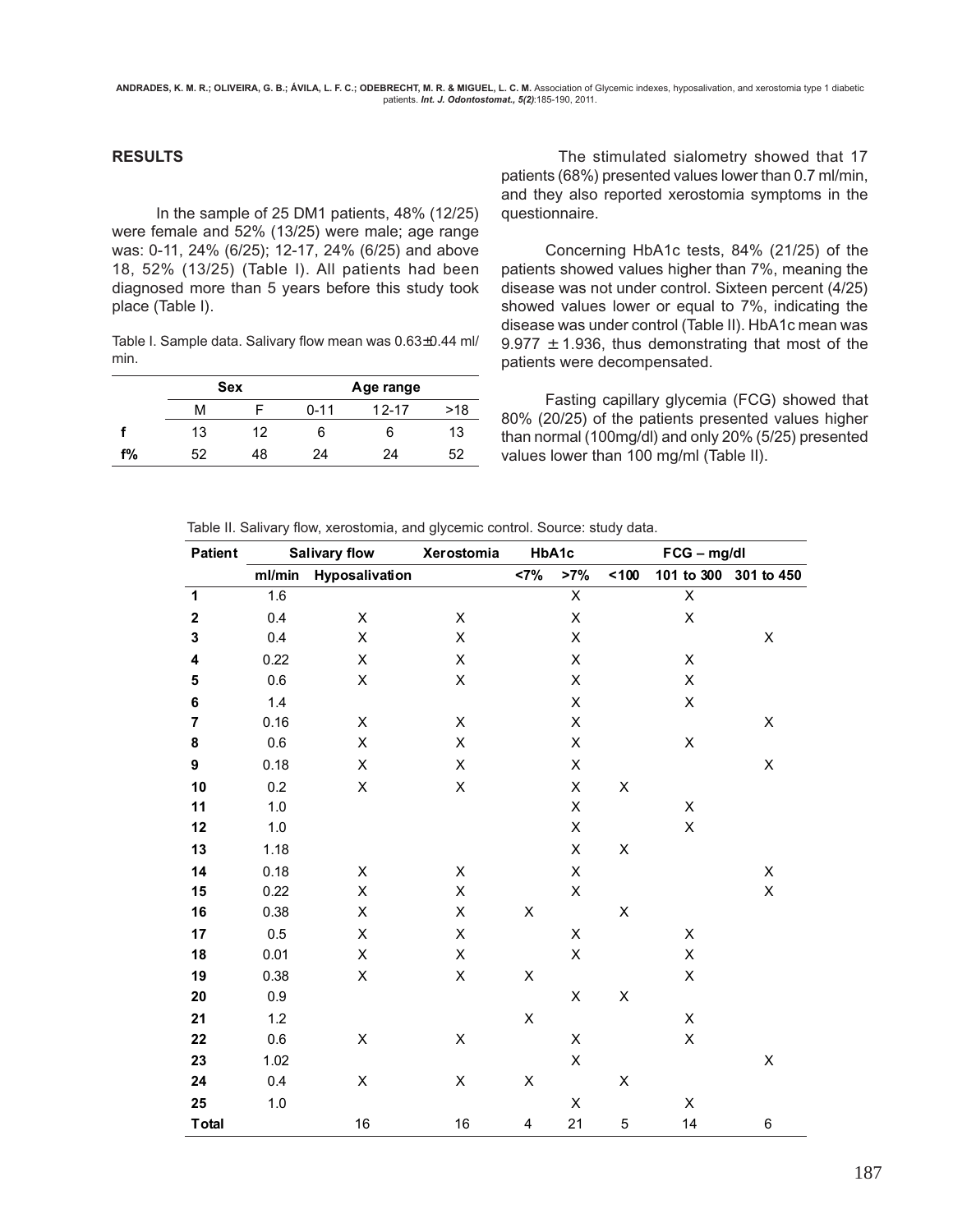Assessment of the association between HbA1c, hyposalivation, and xerostomia variables showed no statistically significant differences (p=0.57).

The association between FCG, hyposalivation, and xerostomia failed to show statistically significant differences.

## **DISCUSSION**

A large number of studies have been carried out on oral complications in DM1 patients; however, comparing the outcomes is very difficult because there is a wide variety of criteria for sample selection and study design.

Several researchers were able to show a relationship between xerostomia and/or hyposalivation and the presence of DM (Sreebny *et al*.; Fontanini *et al.*; Moore *et al.*; Carda *et al.*). Most of these studies were done with DM2 patients who were taking medication with side effects such as salivary flow reduction; consequently, it seems difficult to affirm that this association occurred.

In this study on DM1 patients, without the use of xerostomic medication, there was a high prevalence (64%, 16/25) of patients who reported xerostomia. This value was a little higher than that of a study which observed that xerostomia was present in 40 to 60% of the decompensated diabetic patients (Lalla & D'Ambrosio). The patients reporting xerostomia also concomitantly showed hyposalivation.

A study evaluating stimulated and non-stimulated salivary flow in diabetic patients found that hyposalivation was not related to the patient's poor glycemic control (Dodds & Dodds, 1997). Based on statistical tests, we discovered a similar result: FCG and HbA1c values showed a dependent relationship with the salivary flow, without a statistically significant difference. However, of the 16 subjects presenting hyposalivation and xerostomia, 15 (93.75%) showed a FCG value higher than 100ml/dl at the time a blood sample was collected. Moreover, critically low values of sialometry were observed in patients presenting FCG between 301 and 450 mg/dl. This finding has clinical significance because hyposalivation has been associated with a high blood glucose concentration in decompensated DM subjects. Consequently, in these patients, the body needs to mobilize the water to dilute the high blood glucose concentration. Hyperglycemia is also characterized by signs of polyuria and polydipsia, and may cause dry mouth sensation.

Studies reported that the reduction of salivary flow was directly associated with DM patients poor metabolic control, while hyposalivation and xerostomia were related to high values of HbA1c and FCG (Lalla & D'Ambrosio; Luguetti *et al.*, 1999; Korn *et al.,* 2005). Poor metabolic control prevalence in Brazilian adolescents was 76% (Saes Busato *et al.*, 2010) which is similar to our findings, demonstrating that maintaining metabolic control during adolescence is complex. Our study found clinical results similar to those of the aforementioned studies. However, the small sample number could account for the statistical insignificance of this association. Of the patients considered decompensated by HbA1c assessment, only 33% (7/21) did not show xerostomia and hyposalivation.

In conclusion, according to results from the sample studied, one can conclude that hyposalivation and xerostomia were more often prevalent in DM1 patients and were associated with higher FCG values at the time a blood test was conducted than to higher values of HbA1c.

**ANDRADES, K. M. R.; OLIVEIRA, G. B.; ÁVILA, L. F. C.; ODEBRECHT, M. R. & MIGUEL, L. C. M.** Asociación de los índices de glucemia, hiposalivación y xerostomía en pacientes diabéticos tipo 1. *Int. J. Odontostomat., 5(2)*:185-190, 2011.

**RESUMEN:** El objetivo de este estudio fue evaluar la relación entre el control glucémico de los pacientes diabéticos tipo 1 (DM1) e hiposalivación y xerostomía. Este estudio observacional de cohorte transversal utilizó un enfoque cuantitativo con una muestra de 25 pacientes con DM1 inscritos en la Asociación de Diabetes de Joinville (ADIJO) el 2008. Las variables evaluadas fueron sialometría a través del flujo salival estimulado, quejas de la xerostomía, y las pruebas para el control glucémico: glucosa capilar en ayunas (GCA) y hemoglobina glicosilada (HbA1c). Se utilizaron las pruebas de Mann-Whitney, chi-cuadrado y exacta de Fisher para verificar una posible asociación entre las variables. La mayoría de los sujetos (64%, 16/25) mostró hiposalivación concomitante y xerostomía. No se observaron diferencias estadísticamente significativas entre el control glucémico (GCA y HbA1c), hiposalivación y xerostomía (p=0,54). Una alta prevalencia de hiposalivación y xerostomía se encontró estrechamente relacionada con los valores altos de GCA mas que con valores altos de HbA1c en el momento del análisis sanguíneo.

**PALABRAS CLAVE: diabetes mellitus, boca seca, tratamiento dental.**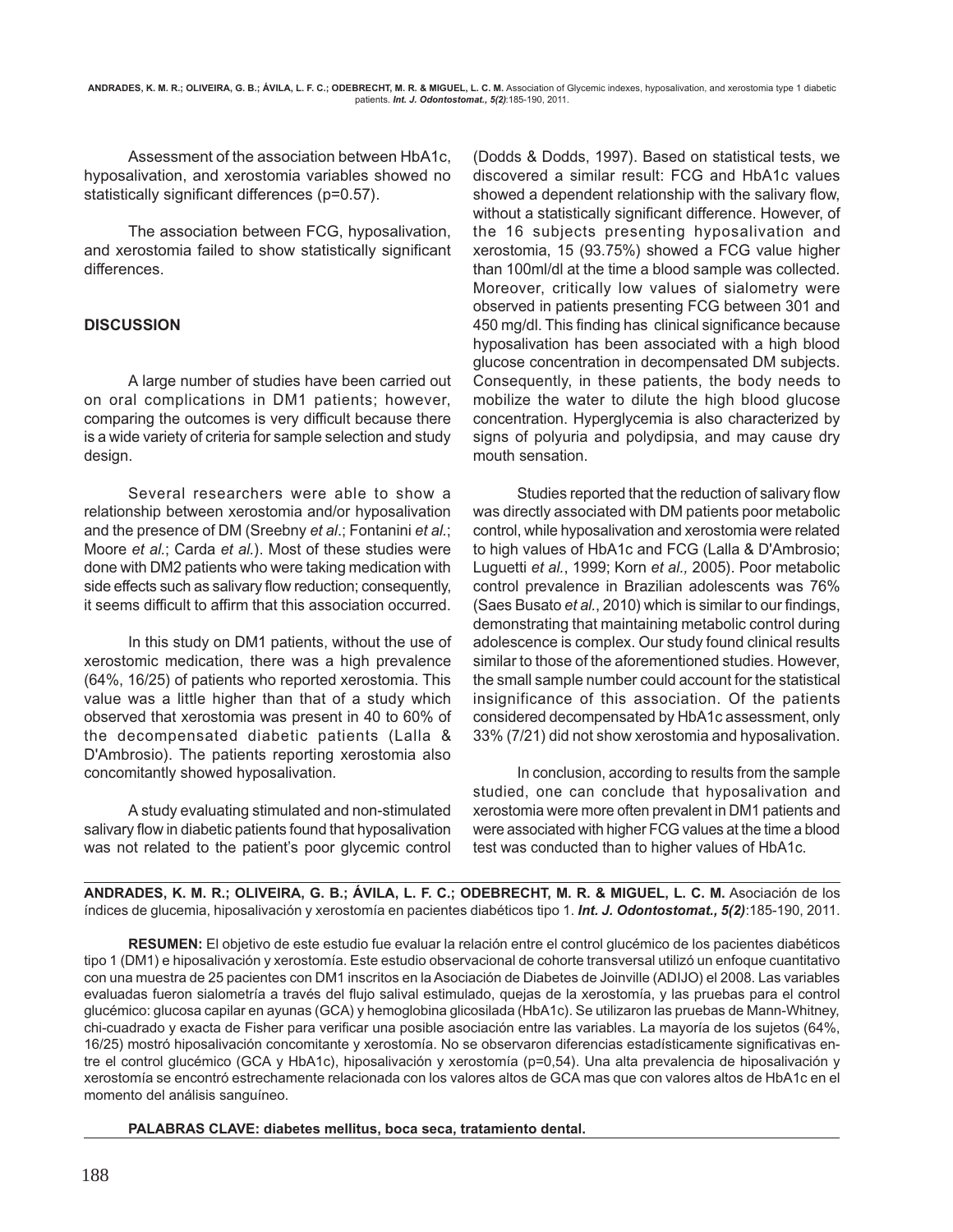### **REFERENCES**

- Amaral, F. F.; Ramos, P. G. & Ferreira, S. R. Estudo da frequência de cárie e fatores associados no diabetes mellitus tipo 1. *Arq. Bras. Endocrinol Metab., 50(3)*:515-22, 2006.
- Bernick, S. M.; Cohen, D. W.; Baker, L. & Laster, L. Dental disease in children with diabetes mellitus. *J. Periodontol., 46(4)*:241-5, 1975.
- Carda, C.; Mosquera-Lloreda, N.; Salom, L.; Gomez de Ferraris, M. E. & Peydró, A. Structural and functional salivary disorders in type 2 diabetic patients. *Med. Oral Patol. Oral Cir. Bucal, 11(4)*:E309-14,2006.
- Chaves, E. M.; Taylor, E. W.; Borrel, L. N. & Ship, J. Á. Salivary Function and glycemic control in older person with diabetes. *Oral Surg. Oral Med. Oral Pathol. Radiol Endod., 89(3)*:305-11, 2000.
- Costa, C. C.; Resende, G. B.; Souza, J. M.; Tavares, S. S.; Almeida, I. C. S. S. & Filho, L.C.C. Estudo das manifestações bucais em crianças com diabetes e suas variáveis de correlação. *Arq. Bras. Endocrinol. Metab., 48(3)*:374-8,2004.
- Dodds, M. W. & Dodds, A. P. Effects of glycemic control on saliva flow rates and protein composition in noninsulin-dependent diabetes mellitus. *Oral Surg. Oral Med. Oral Pathol. Oral Radiol. Endod., 83(4)*:465- 70, 1997.
- Faulconbridge, A. R.; Bradshaw, W. C.; Jenkins, P. A. & Baum, J. D. The dental status of a group of diabetic children. *Br. Dent. J., 151(8)*:253-5, 1981.
- Feio, M. & Sapeta, P. Xerostomia em Cuidados Paliativos. *Acta Med. Port.,18(6)*:459-66,2005.
- Fontanini, C. R. R. *Avaliação Estomatológica de Pacientes Portadores de Diabetes Melito, Usuários de Insulina e não Usuários de Insulina*. Tese, Faculdade de Odontologia, Universidade do Vale do Rio Verde de Três Corações, 2004.
- Guggenheimer, J. & Moore, P. A. Xerostomia: etiology, recognition and treatment. *J. Am. Dent. Assoc., 134(1):*61-9; quiz 118-9, 2003.
- Korn, G. P.; Pupo, D. B.; Quedas, A. & Bussoloti Filho, I. Correlação entre o grau de Xerostomia e resultado

de sialometria em pacientes com síndrome de Sjögren. *Rev. Bras. Ortorrinolaringol., 68(5)*:624-8, 2005.

- Lalla, R. V. & D'Ambrosio, J. A. Dental management considerations for the patient with diabetes mellitus. *J. Am. Dent. Assoc., 132(10)*:1425-32, 2001.
- Lauda, P. A.; Silveira, B. L. & Guimarães, M. B. Manejo odontológico do paciente diabético. *J. Bras. Odontol., 2*:81-7, 1998.
- Lin, C. C.; Sun, S. S.; Kao, A. & Lee, C. C. Impaired salivary function in patients with noninsulindependent diabetes mellitus with xerostomia. *J. Diabetes Complications, 16(2)*:176-9, 2002.
- Lughetti, L.; Marino, R.; Bertolani, M. F. & Bernasconi, S. Oral health in children and adolescents with IDDM- -a review. *J. Pediatr. Endocrinol. Metab., 12(5 Suppl 2)*:603-10, 1999.
- Mealey, B. L.; Oates, T. W. & American Academy of Periodontology. Diabetes mellitus and periodontal diseases. *J. Periodontol., 77(8)*:1289-303, 2006.
- Moimaz, S. A. S.; Saliba, C. A.; Arcieri, R. M.; Saliba, T. A. & Ramos, A. P. P. Estado da saúde, hábitos e conhecimentos de crianças e jovens diabéticos. *ROBRAC, 9(27)*:50-3, 2000.
- Moore, P. A.; Guggenheimer, J.; Etzel, K. R.; Weyant, R. J. & Orchard, T. Type 1 diabetes mellitus, xerostomia, and salivary flow rates. *Oral Surg. Oral Med. Oral Pathol. Oral Radiol. Endod., 92(3)*:281- 91, 2001.
- Saes Busato, I. M.; Bittencourt, M. S.; Machado, M. A.; Grégio, A. M. & Azevedo-Alanis, L. R. Association between metabolic control and oral health in adolescents with type 1 diabetes mellitus. *Oral Surg. Oral Med. Oral Pathol. Oral Radiol. Endod., 109(3)*:e51-6, 2010.
- Schneider, M.; Bernd, G. & Nurkim, N. L. Diabetes Mellitus e suas manifestações sobre o periodonto: uma revisão bibliográfica. *Revista Odonto Ciência, 10(20)*:89-98, 1995.
- Silverstein, J.; Klingensmith, G.; Copeland, K.; Plotnick, L.; Kaufman, F.; Laffel, L.; Deeb, L.; Grey, M.; Anderson, B.; Holzmeister, L. A.; Clark, N. & American Diabetes Association. Care of children